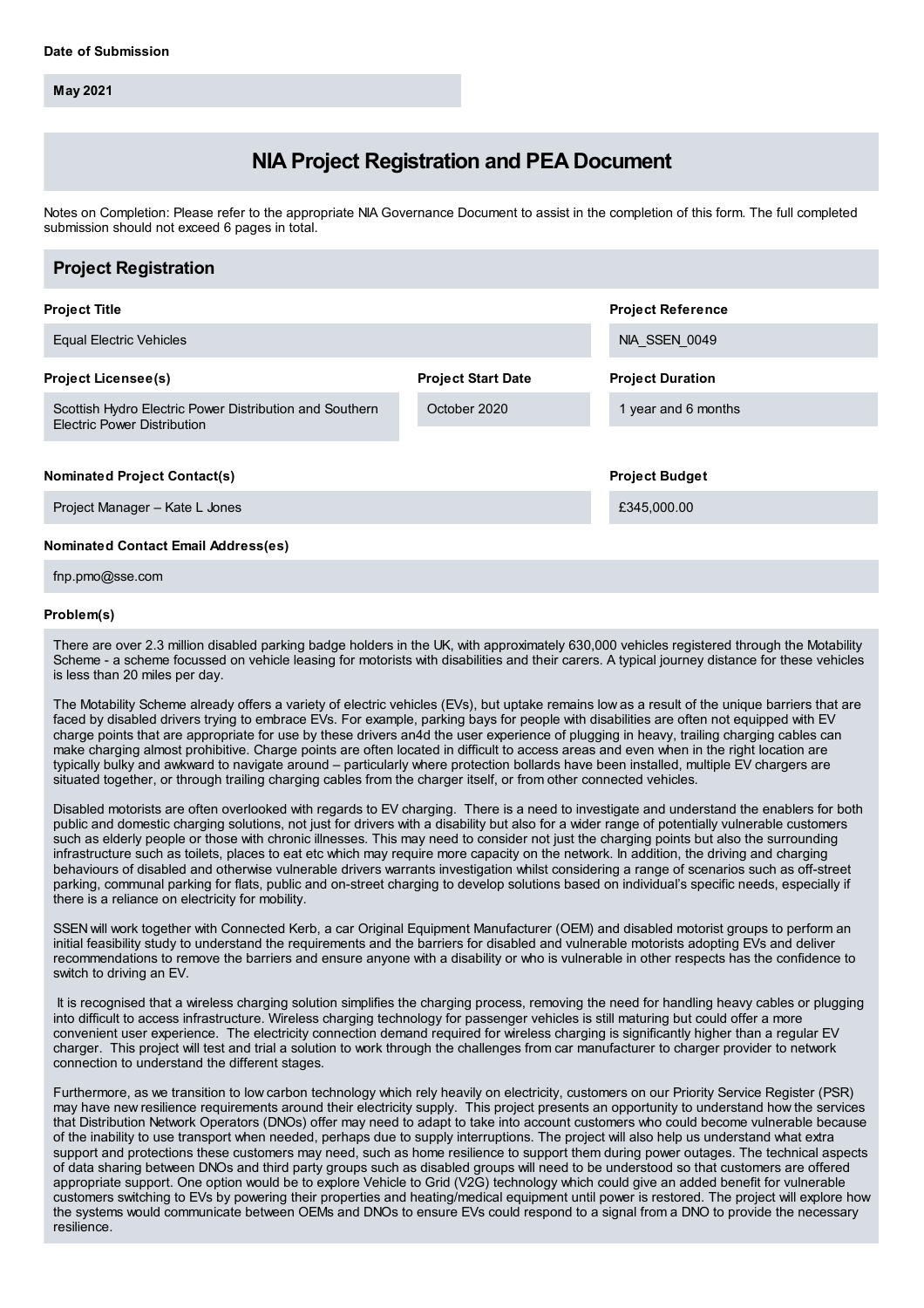# **Method(s)**

The method will follow the stages outlined below and at the end of each stage a decision will be made based on costs, funding availability and viability of technology whether to continue with the project.

# Stage 1 – Feasibility Study

The project will investigate and understand the enablers and barriers for drivers with disabilities and those that are vulnerable adopting EVs. A focus group of industry experts will be set up to understand the challenges faced. Regional data from our PSR will be used to understand the most affected areas in SSEN's region and a report will be produced to highlight the challenges, outline the charging behaviours and produce recommendations for traditional and innovative solutions to resolve these. There will be no personal data used, stored or shared.

Stage 2 – Solution Development

The outputs from stage 1 will inform this stage but this stage will include:

developing and testing a wireless charging solution.

· Understanding changes to or new services and support required for those that may become vulnerable when reliant on electricity for transport. Including if there is opportunities to share data between DNOs, OEMs and third parties including disabled groups which may enhance any support or services. This will specifically include investigating the potential for a V2G resilience package, and will understand the systems interactions between OEMs and DNOs to facilitate resilience in the face of network outages.

### Stage 3 – Cost Benefit Analysis

Stage 1 and 2 will provide an overview of the challenges and the options for potential solutions, this stage will produce a cost benefit analysis to indicate investment necessary for the wider roll out for each solution.

Stage 4 – Closure

Over the duration of the project learning and knowledge will be shared via social media and other appropriate means. Finally, on conclusion of the project dissemination events for local and national stakeholders, as well as network licensees will be held.

# **Scope**

The scope of the project is to carry out an initial desktop study of the enablers and barriers for disabled motorists as well as differences in charging behaviour. The project will recommend and develop an innovative solution to overcome challenges including trialling wireless charging technology. This project will also investigate the changes and new support and services to be offered to vulnerable customers by DNO.

### **Objectives(s)**

1 Identify the enablers and barriers for EV adoption for drivers with disabilities, along with recommending traditional and innovation solutions for making EV and EV infrastructure more accessible.

- 2 Trial the use of wireless EV charging solutions to consider contactless charging for disabled and otherwise vulnerable customers.
- 3 Investigate V2G technology for offering at-home resilience for vulnerable customers.
- 4 Explore how the services that DNOs offer need to adapt to support vulnerable customers adopting EVs.
- 5 Explore how best to data share between DNOs, OEMS and organisations like mobility to facilitate vulnerable customer's needs.
- 6 Develop a cost benefit analysis to understand the viability of wider roll out and adoption of innovative solutions.

### **Success Criteria**

If the project delivers the anticipated learning to GB stakeholders, then it is deemed successful.

# **Technology Readiness Level at Start**

**Technology Readiness Level at Completion**

TRL 4

TRL 7

### **Project Partners and External Funding**

Connected Kerb

Funding could be provided from a third party to develop wireless charging infrastructure in Stage 2. All stakeholders have significant knowledge and experience in their respective areas, which will help to ensure that the device is relevant and reflective of the requirements of the project.

## **Potential for New Learning**

1. A better understanding of challenges and behaviours of people with disabilities who drive an EV.

2. Improved understanding of impacts on the network, connections and car manufacturers from the use of wireless charging.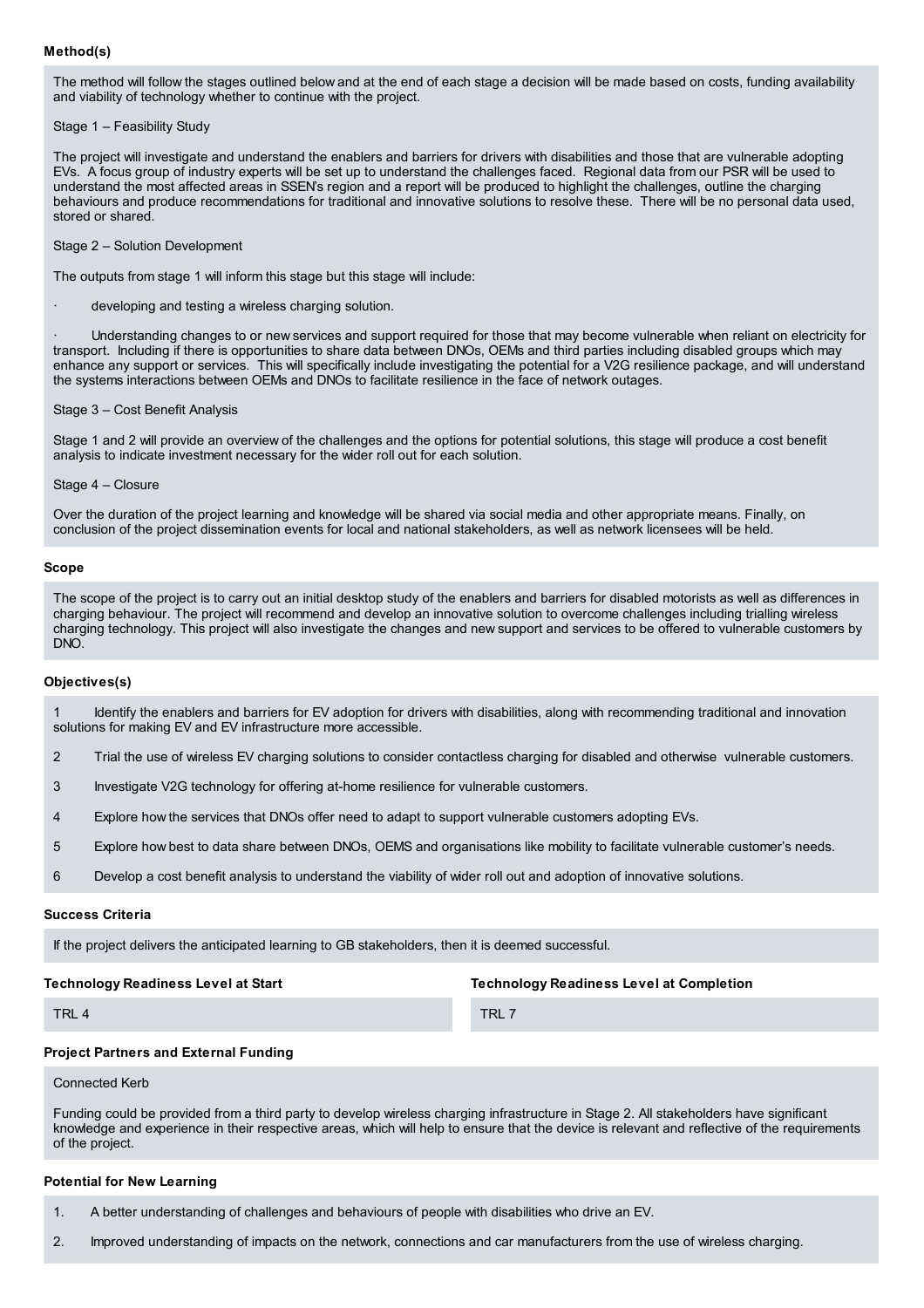3. Understanding data sharing opportunities to improve PSR services.

### **Scale of Project**

This medium-scale project will, over 18 months, start with an initial feasibility study to understand the scale of the issue, followed by a trial of innovative charging solution and final report to understand future PSR services as well as cost benefit analysis for wider roll out of solution. A smaller scale project would not allow a trial to take place.

### **Geographical Area**

The desktop study will be UK wide focussed with any trials taking place in SSEN's North and South distribution areas.

#### **Revenue Allowed for in the RIIO Settlement**

n/a

# **Indicative Total NIA Project Expenditure**

The total expenditure expected from the project is £345,000. 90% of which is allowable NIA Expenditure (£310,500).

# **Project Eligibility Assessment**

# **Specific Requirements 1**

1a. A NIA Project must have the potential to have a Direct Impact on a Network Licensee's network or the operations of the System Operator and involve the Research, Development, or Demonstration of at least one of the following (please tick which **applies):**

| A specific piece of new (i.e. unproven in GB, or where a Method has been trialled outside the GB the Network Licensee must justify | X |  |
|------------------------------------------------------------------------------------------------------------------------------------|---|--|
| repeating it as part of a Project) equipment (including control and communications systems and software)                           |   |  |

A specific novel arrangement or application of existing licensee equipment (including control and/or communications systems and/or software)

A specific novel operational practice directly related to the operation of the Network Licensee's System

A specific novel commercial arrangement

### **Specific Requirements 2**

**2a. Has the Potential to Develop Learning That Can be Applied by all Relevant Network Licensees**

**Please explain how the learning that will be generated could be used by relevant Network Licenses.**

The outcomes from the project will be directly relevant to other network licensees as they look to address decarbonisation and equality for all drivers.

Please describe what specific challenge identified in the Network Licensee's innovation strategy that is being addressed by the **Project.**

n/a

**2b. Is the default IPR position being applied?**

Yes X

**2c. Has the Potential to Deliver Net Financial Benefits to Customers?**